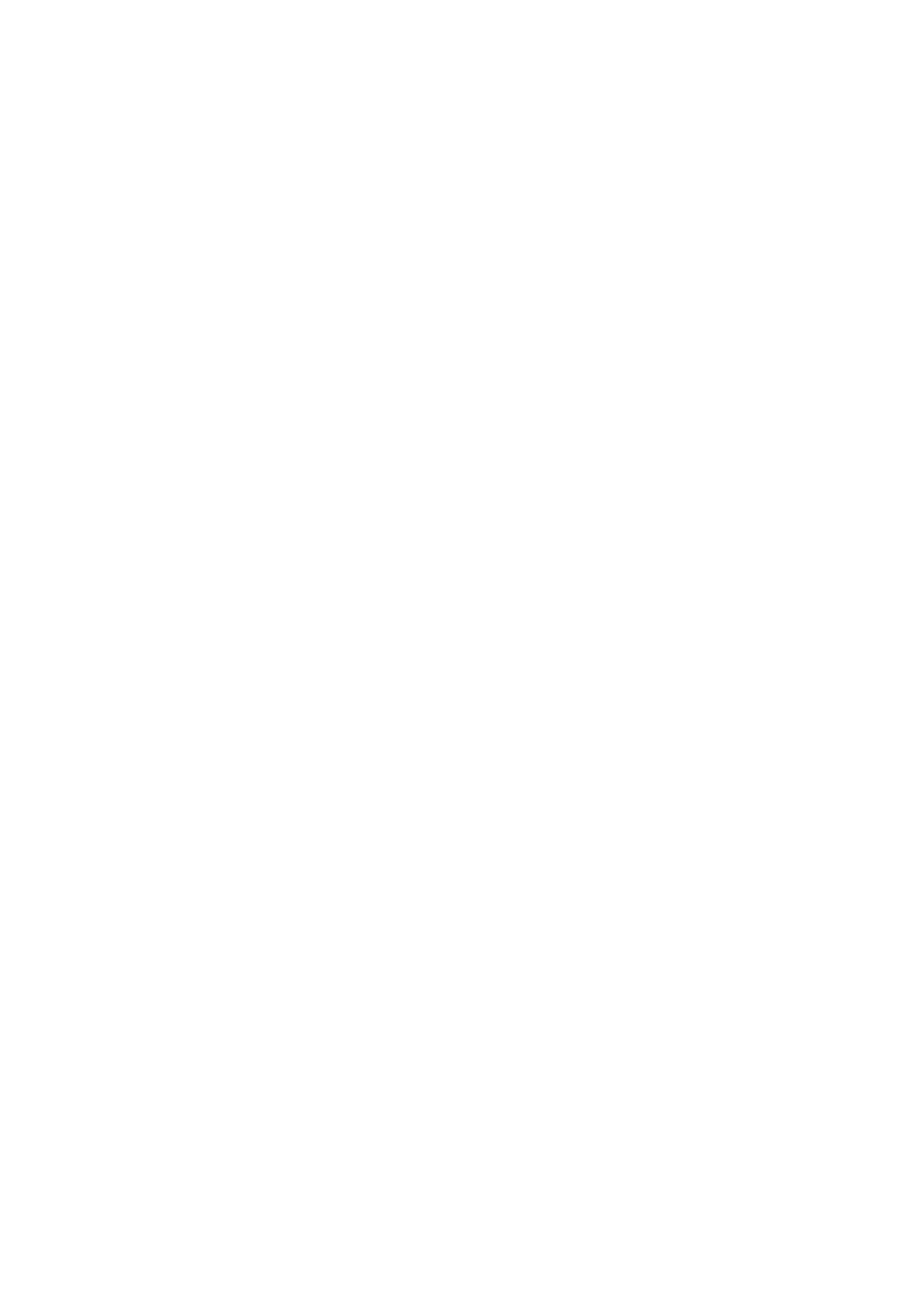# **UK Government Strategy on The Protection of Civilians in Armed Conflict**

#### **Introduction**

During armed conflict, civilians often pay a heavy price. They may face daily threats of violence and death as they find themselves inadvertently caught up in the middle of a conflict. Despite being protected under international humanitarian and human rights law, civilians continue to be the victims of violence and are sometimes deliberately targeted by belligerents. These deliberate attacks can include campaigns of sexual violence or deliberate killings to instil fear and coerce compliance from the local population. In addition to these direct attacks, civilians also need protection from the consequences of conflict such as being forced to move from their homes and thus losing ownership of land and property. Some may find temporary, but often only relative safety in camps for internally displaced persons (IDPs) or refugees, but the less fortunate may simply have to fend for themselves in inhospitable terrain. In recent years, their access to humanitarian assistance has been increasingly restricted by bureaucratic constraints, intense hostilities or violent attacks against humanitarian personnel and assets.

Individual states, the UN, regional organisations and humanitarian agencies including Non Governmental Organisations (NGOs) all play important roles in protecting civilians, whether through political and legal action, military activities or humanitarian action. However, international efforts to protect civilians in conflict can often be insufficient, inconsistent or ineffective.

## **Purpose of this Strategy**

This strategy sets out the actions the UK Government sees as necessary to help protect civilians in armed conflict, building on work that is already going on in the UK and internationally. The strategy is one of several HMG papers dealing with aspects of conflict. Others include:

- DFID White Paper: "Eliminating World Poverty: Building our Common Future" (2009)
- Joint Doctrine Publication 3-40 Security and Stabilisation: The Military Contribution (2009)
- > National Security Strategy 2 (2008)
- > British Defence Doctrine (2008)
- DFID Policy Paper Preventing Violent Conflict (2007)
- DFID policy paper "Governance, Development and Democratic Politics DFID's Work in Building More Effective States' (2007)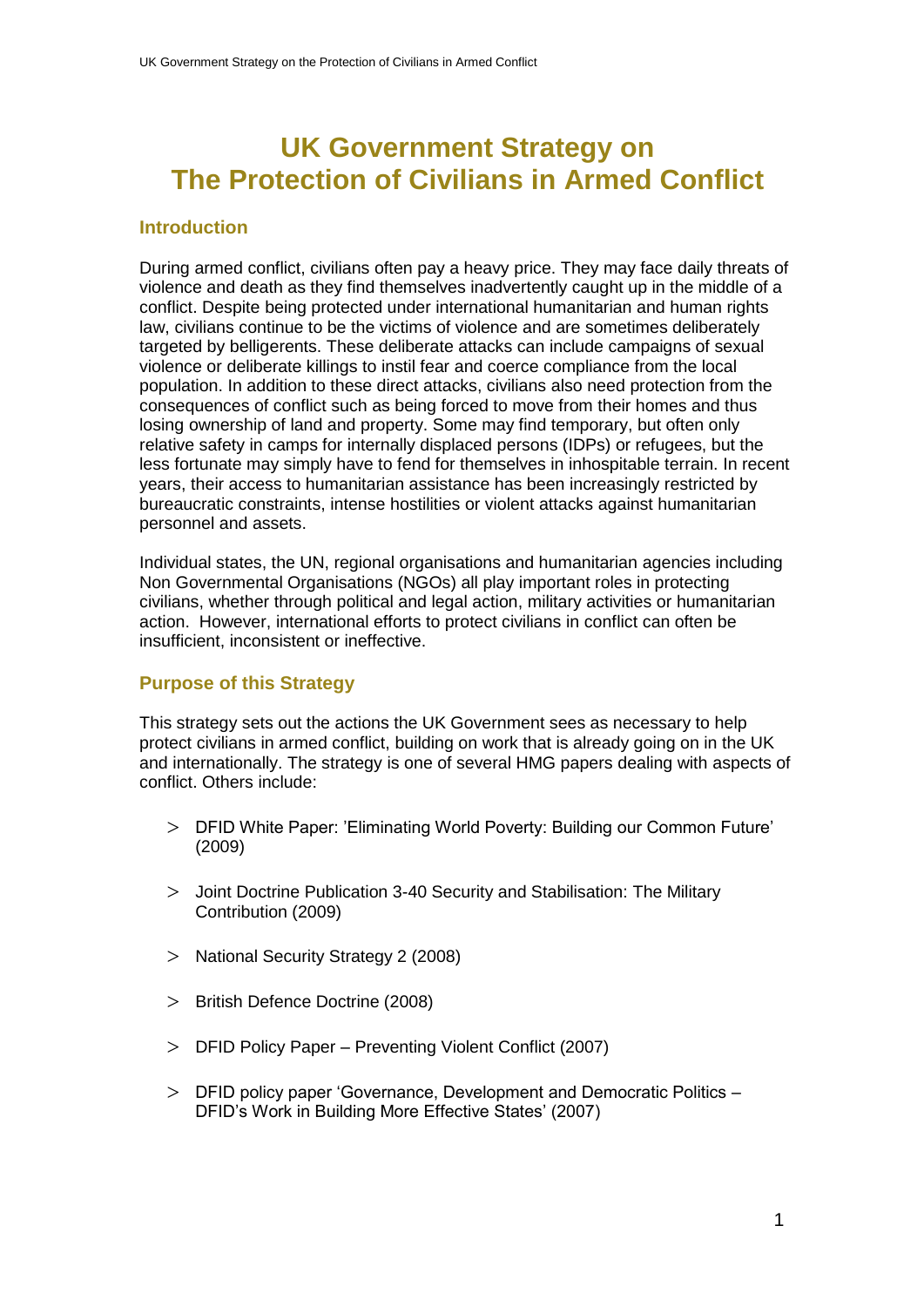- UK National Action Plan to Implement UN Security Council Resolution 1325 (Women, Peace & Security) (2006)
- DFID White Paper "Eliminating World Poverty: Making Government work for the Poor (2006)
- Saving Lives, Relieving Suffering, Protecting Dignity: DFID"s Humanitarian Policy (2006)
- JSP 383 Law Of Armed Conflict (2004)

This strategy document covers the specific issue of the protection of civilians once armed conflict has begun. Other aspects of conflict management such as conflict prevention, early warning of potential conflict, post-conflict recovery (including stabilisation) and armed violence reduction are not specifically covered in this strategy, although they are referred to and acknowledged where they impact on this strategy. The strategy covers actions aimed at responding to protection crises and/or strengthening the capacity of states and the international community to prevent or respond to these crises.

The protection of civilians in armed conflict is central to the achievement of UK Government policy to prevent, manage and resolve conflict and to improve the effectiveness of the humanitarian system. This is reflected in the UK Government"s 2008-11 Public Service Agreements (PSAs), particularly PSA 29 – Reduce poverty in poorer countries through quicker progress towards the Millennium Development Goals - and PSA 30 - Reduce the impact of conflict through enhanced UK and international efforts.

Attaining these targets is the joint responsibility of the Foreign and Commonwealth Office, the Ministry of Defence, the Department for International Development and the Stabilisation Unit. This strategy endeavours to draw together the different strands needed for coherent and consistent action, along diplomatic, legal, human rights, humanitarian, development and military tracks.

The strategy sets out four policy areas:

- 
- 1. Political engagement 2. Protection by peace support operations
- 3. Humanitarian action **4.** State capacity
- 

# **Why does the protection of civilians matter?**

It matters from a **moral perspective***.* Everyone has the right not to be arbitrarily deprived of their life and the right not to be tortured.

Protection of civilians in armed conflict matters from a **legal perspective**, because the UK has specific obligations concerning the protection of civilians in situations where it is involved in military action. International humanitarian law (IHL) provides that civilians shall enjoy general protection from the effects of armed conflict, protects civilians from being the object of attack, and prohibits attacks that are indiscriminate. The UK is a strong supporter of the standards set out in international human rights and humanitarian law and of international criminal law tribunals, including the International Criminal Court.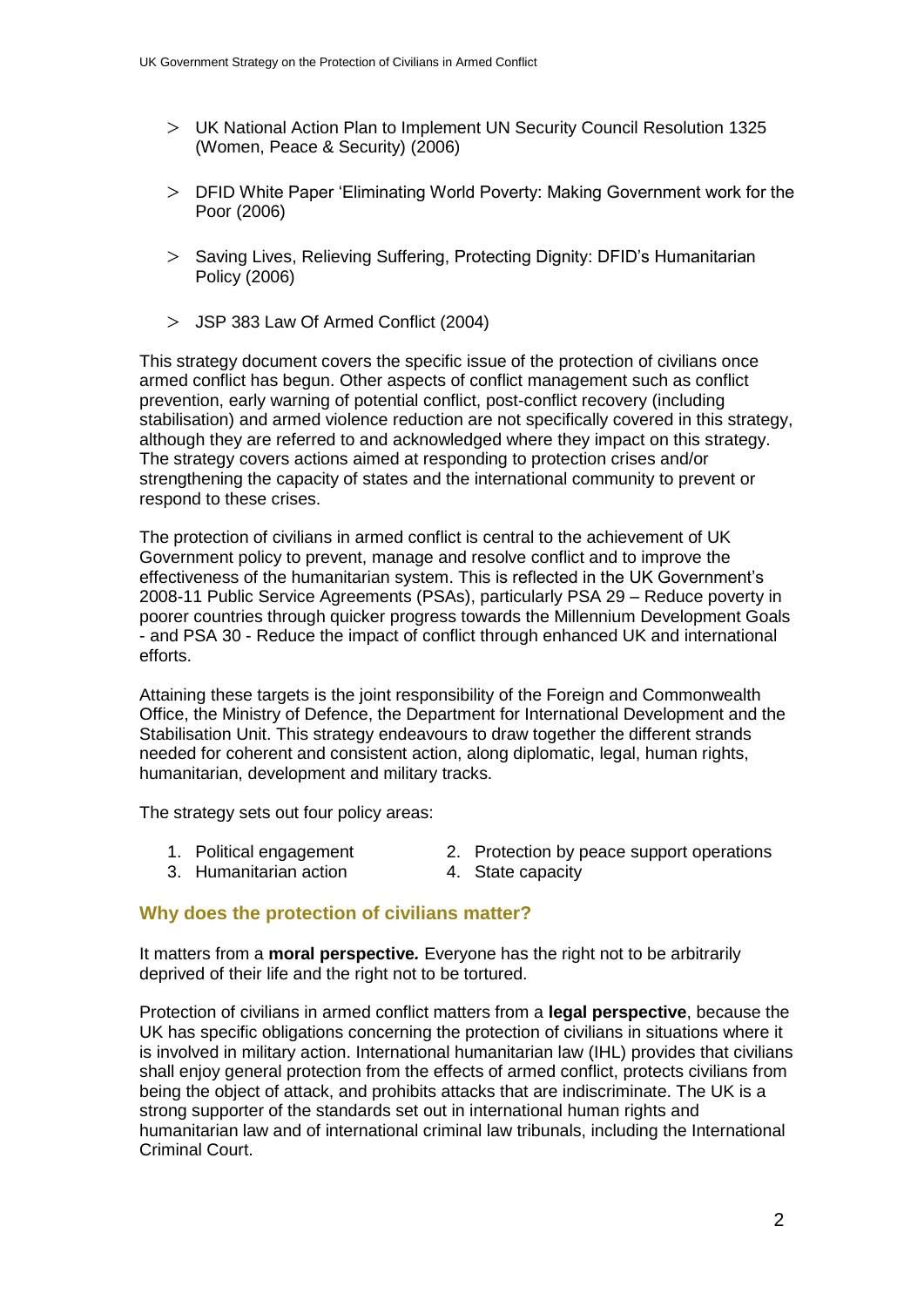The protection of civilians in armed conflict can contribute towards **managing and reducing the direct impact of conflict** on affected populations**.** For example, it can help ensure that armed groups are less inclined to target civilians; that they are less likely to use civilian populations to achieve their military objectives; and that civilians have access to humanitarian assistance.

The UK has a number of different roles in promoting and protecting civilians in armed conflict, including:

- $>$  As a member of international organisations, and as a permanent member of the UN Security Council.
- $>$  As a party to IHL treaties.
- $>$  As a donor to intergovernmental organisations and other humanitarian actors operating in situations of armed conflict.
- As a provider of international military forces, including peacekeepers, and sometimes as a party to an ongoing conflict.
- $>$  Training foreign military, civilian and police peacekeepers.

# **What is Protection of Civilians?**

In the context of armed conflict, the concept of protection encompasses **"all activities aimed at ensuring full respect for the rights of the individual in accordance with the letter and spirit of the relevant bodies of law, i.e. human rights law, international humanitarian law and refugee law."<sup>1</sup>**

Protections for civilians in armed conflict are contained in international humanitarian, human rights, refugee and criminal law. Numerous UN Security Council resolutions have also increasingly dealt with the protection of civilians in armed conflict, for instance by reminding warring parties of their legal obligations. Box 1 summarises the international legal framework for the protection of civilians in armed conflict.

The character of armed conflict now sees an increased blurring of the distinctions between adversaries and the way they use force to achieve political goals. Future conflict will blend the lethality traditionally associated with state conflict and the fanatical and protracted fervour of irregular warfare<sup>2</sup>. This confused, messy and uncontrollable aspect of conflict complicates the practicalities of how you protect civilians. Separating "the people" from the conflict is often impossible and their protection relies on a comprehensive approach to conflict resolution which this strategy is designed to support.

 1 This definition was agreed in 1999 by a wide group of humanitarian and human-rights agencies regularly convened by the International Committee of the Red Cross (ICRC) in Geneva. It was subsequently adopted by the Inter-Agency Standing Committee (IASC), the forum for coordination, policy development and decision-making involving the key UN and non-UN humanitarian partners. Under the leadership of the Emergency relief Coordinator, the IASC develops humanitarian policies, agrees on a clear division of responsibility for the various aspects of humanitarian assistance, identifies and addresses gaps in

response, and advocates for effective application of humanitarian principles. 2 Frank G. Hoffman, *Conflict in the 21st Century; The Rise of Hybrid Wars*, Potomac Institute for Policy Studies, December 2007.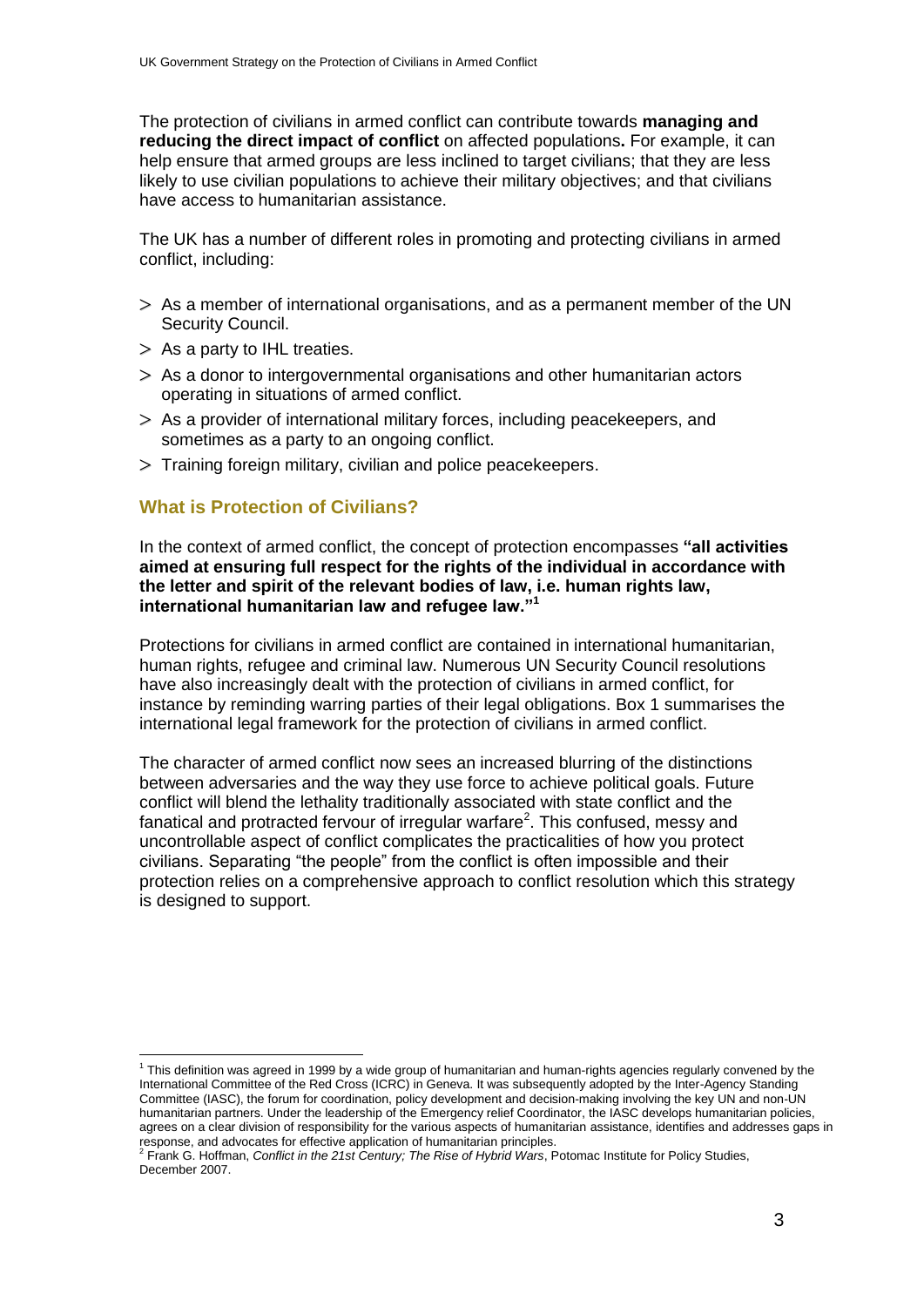#### **Box 1 – International Obligations to Respect and Protect Civilians**

**During armed conflict**, civilians and combatants "hors de combat" are entitled to specific protection under *international humanitarian law (IHL)* providing that they are not, or are no longer, taking a direct part in hostilities. IHL requires parties to a conflict to respect and protect civilians. In the conduct of military operations they must distinguish at all times between combatants and civilians, and only direct attacks against suspected combatants and other military objectives. They must take constant care to spare civilians and civilian objects from the effects of hostilities. Amongst other things, this means that civilians must not be the target of physical attacks or subjected to acts of violence such as killing, maiming, torture and other forms of ill-treatment (including sexual violence), preventing the provision of medical care, slavery, forced recruitment and hostage taking. Civilian property must not be targeted. The forcible displacement of the civilian population is also prohibited unless required for the security of the population or imperative military reasons. IHL also calls on parties to authorise impartial humanitarian assistance to populations affected by the conflict.

In addition **international human rights law instruments may provide further protection.** In times of armed conflict states may exceptionally derogate from certain rights under strictly defined circumstances, however, a number of human rights, central to the protection agenda, can never be suspended: the right not to be arbitrarily deprived of life; the prohibition of torture or cruel inhuman or degrading treatment or punishment; the prohibition of slavery and servitude and the prohibition of the retroactive application of criminal laws.

Specific population groups such as women, children and the disabled, benefit from additional protection provided for in specific conventions.

Individuals who have crossed an international border to escape persecution or conflict in their country of origin are protected by **international refugee law**. Refugees must not be forcibly returned to countries where their life or freedom would be threatened ("nonrefoulement"). They must also be afforded basic human rights guarantees during their stay in the country of asylum.

**International criminal law** and the creation of institutions such as international tribunals, including the International Criminal Court (ICC), are increasingly important in establishing mechanisms to ensure there is no impunity for perpetrators of gross violations of international humanitarian law and human rights.

In addition to this international legal framework the **UN Security Council** has also adopted a number of relevant resolutions including on the protection of civilians in armed conflict (which mentions specific groups such as refugees and Internally Displaced People (IDPs)), women, peace and security and children affected by armed conflict.

#### **Who is responsible?**

A number of actors share the moral, legal and practical responsibility for the protection of civilians. However, by virtue of their sovereignty a *state* has the primary responsibility for protecting and meeting the basic needs of its civilians in times of armed conflict as well as peace.

When a state manifestly fails to protect its population from genocide, war crimes, ethnic cleansing or crimes against humanity, the *international community* has a responsibility to act. This principle is enshrined in the concept of Responsibility to Protect (see Box 2). *Regional Organisations* play an increasingly important role in protecting civilians, as the African Union"s role in Darfur, and the EU"s operations in Chad and the Democratic Republic of the Congo demonstrate.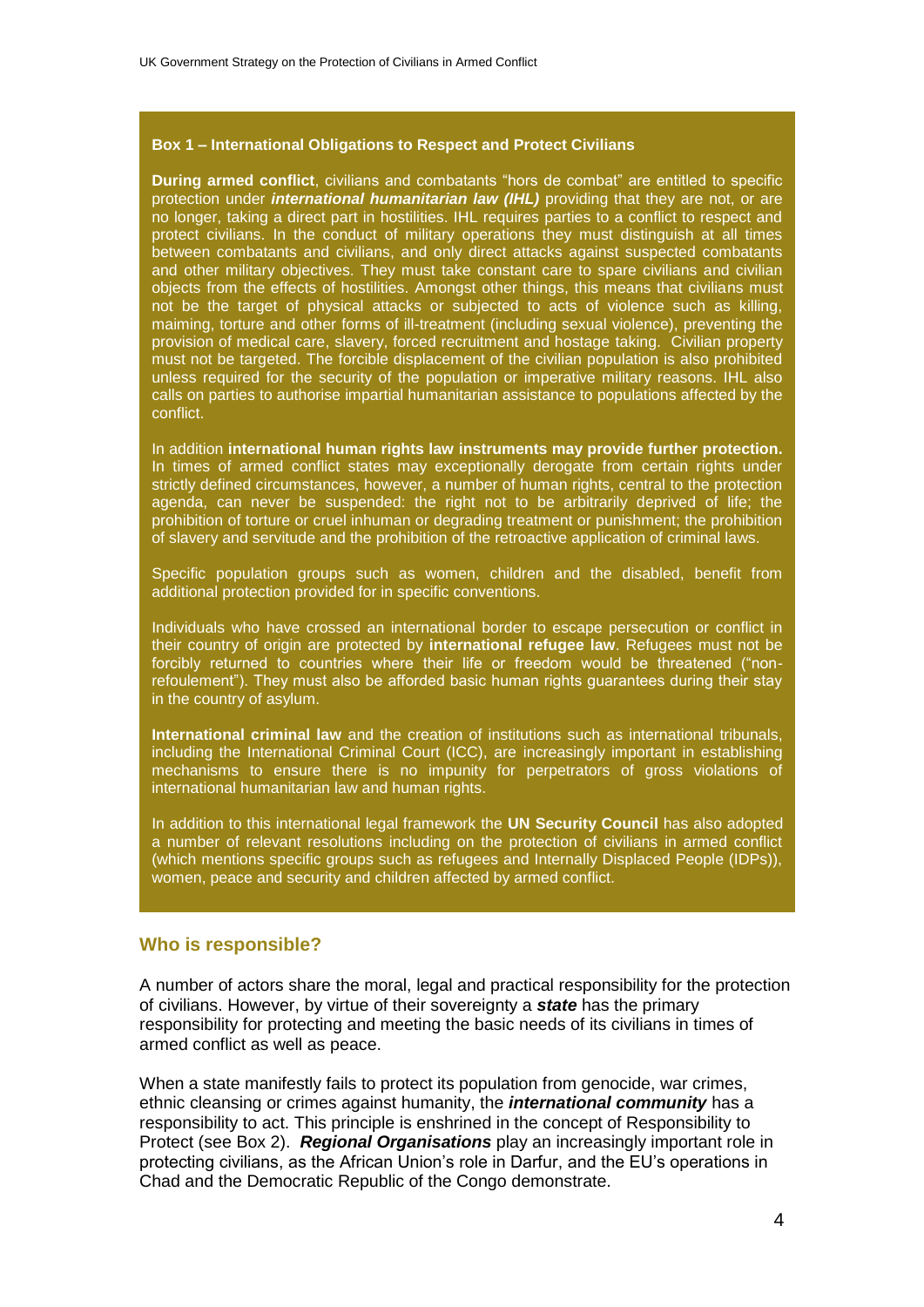Troops engaged in international military operations (including peacekeepers) must adhere to the relevant provisions of international law. Moreover, it is increasingly common for peace support operations, including peacekeeping troops and police, to play a key role in the protection of civilians affected by armed conflict. Since the end of the Cold War, over thirty international military operations have been mounted with the protection of civilians as either the principle aim or one of the mission objectives. Such missions have included UN or regional peacekeepers, as well as national, coalition and multilateral peace enforcement and post-conflict stabilisation forces. The UK is contributing to the preparation of trained peacekeepers around the world, particularly in Africa, through its bilateral training programmes, and includes protection of civilians in its training curricula.

#### **Box 2 - The Responsibility to Protect**

At the UN World Summit in September 2005, Heads of State and Government of all UN member States signed up to the 'Responsibility to Protect' (R2P). This concept recognises that States are primarily responsible for protecting their own populations from genocide, war crimes, ethnic cleansing and crimes against humanity. The international community should help them to exercise their responsibility and use peaceful means to promote protection, but if peaceful means are inadequate and national authorities are manifestly failing to protect their populations, collective action can be authorised by the UN Security Council.

The UK will continue to promote a shared understanding of R2P and is committed to helping States build capacity to protect their populations from genocide, war crimes, ethnic cleansing and crimes against humanity and to assisting those which are under stress before crises and conflicts break out. We will encourage and help States before crises and conflicts break, and work to ensure the R2P agreement is translated into a willingness to act speedily and appropriately.

The UK will consider R2P concerns in our work across conflict, human rights and development, and will support the EU and UN to implement a cohesive approach. We are also looking for ways to improve the range of tools available to the international community before, during and after conflict to minimise the potential for mass atrocities to occur.

*International organisations and their agencies* such as the International Committee of the Red Cross (ICRC), the Office of the UN High Commissioner for Refugees (UNHCR) and the UN Children"s Fund (UNICEF), as well as the UN Office of the High Commissioner for Human Rights (OHCHR) have mandates to remind states and other parties to conflicts of their obligations to respect and protect civilians, and to support them in meeting these obligations. The UN Emergency Relief Co-ordinator (ERC) promotes the protection of civilians in armed conflict and reports to the UN Security Council on this issue. The Office for the Coordination of Humanitarian Affairs (OCHA) supports the ERC in his role and supports protection activities on the ground by helping the Humanitarian Coordinator and Country Team to plan and coordinate humanitarian protection programmes. *NGOs* also play a crucial role. Human rights NGOs usually focus on advocacy, monitoring and reporting violations of the law, and assisting victims to seek redress; while humanitarian NGOs, seeking to ensure that the basic needs of the civilian population are met, aim to reduce the population"s exposure to threats to its safety (see Box 3 below).

Increasingly, Private Military and Security Companies (PMSCs) are being used to provide risk consultancy and security services to states, NGOs and the private sector. The Montreux Document, an international initiative jointly led by Switzerland and the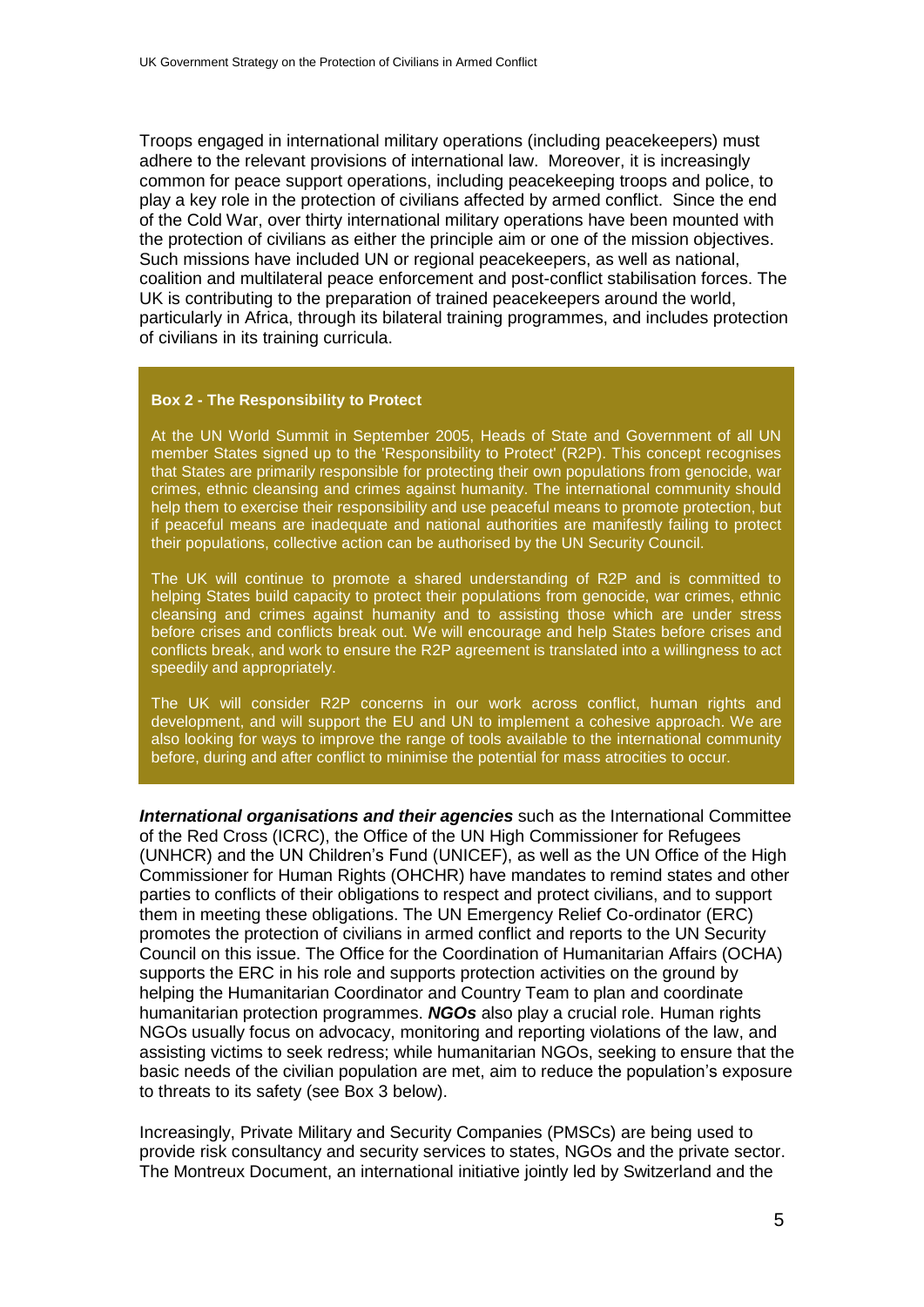ICRC recalls existing legal obligations under international law for states in relation to PMSCs and sets out a series of good practices to be considered by states in fulfilling these obligations. The UK supports this initiative and acclaimed the document on 17 September 2008. We believe this initiative is an important milestone in driving up standards in the PMSC industry.

*Affected individuals and communities* also count on their own capacity to develop coping mechanisms. These coping mechanisms should be supported whenever appropriate.

As can be seen from the above, international action to protect civilians in the midst of a conflict can be taken in many different spheres, by many different actors. It needs to be carried out in a coordinated and complementary manner, while respecting universal principles and taking into account the specific mandates of each actor.

#### **Box 3 – The role of humanitarian actors in the protection of civilians**

A number of international humanitarian organisations and their agencies have mandates to work on different aspects of the protection of civilians. The Office of the United Nations High Commissioner for Refugees (UNHCR) is internationally mandated to work with states to ensure the protection of refugees according to the 1951 Refugee Convention. The International Committee of the Red Cross (ICRC) is a neutral and independent institution with a particular mandate for overseeing the implementation and development of IHL (mainly the Four Geneva Conventions of 1949 and their Additional Protocols of 1977). ICRC actively works with all parties in a conflict to protect affected persons, including civilians, persons deprived of their liberty and the wounded and sick.

The United Nations Children"s Fund (UNICEF) has a particular mandate to work with states to protect women and children, in accordance with the Convention on the Rights of the Child and the Convention on the Elimination of All Forms of Discrimination against Women (CEDAW) The UN Office for the Coordination of Humanitarian Affairs (OCHA) is mandated to lead and coordinate international humanitarian action, and supports a more coordinated and effective response by humanitarian actors to protection crises. The Emergency Relief Coordinator (Head of OCHA) is also mandated to advocate for humanitarian norms and principles and to regularly brief the Security Council on issues pertaining to the protection of civilians.

National and international humanitarian NGOs deliver the bulk of humanitarian programmes and as such have an important role to play in relation to the protection of civilians. As with other humanitarian agencies, as a minimum the assistance they provide should not lead to further abuses by warring parties, such as looting or sexual exploitation. They can also design their assistance programmes in order to reduce the exposure of civilians to threats. For example, they can reduce women's exposure to sexual violence by providing better cooking equipment that makes it less necessary for women to travel in insecure areas to collect firewood. By their mere presence in affected communities, humanitarian NGOs are often acutely aware of the protection problems faced by the civilian population. Many NGOs advocate for civilians' rights, either publicly or through discreet reporting, or undertake awareness-raising activities such as educating children about the risks of being recruited to participate in conflict. Many implement health and psycho-social programmes to help victims of abuse recover.

While humanitarian actors may have mandates or roles related to the protection of civilians, the responsibility for protecting civilians affected by armed conflict lies first and foremost with the parties to the conflict (state forces and, in times of internal conflict, additionally with non-state forces). Moreover, the protection activities of humanitarian organisations can never be a substitute for political action on the part of the international community to address protection crises.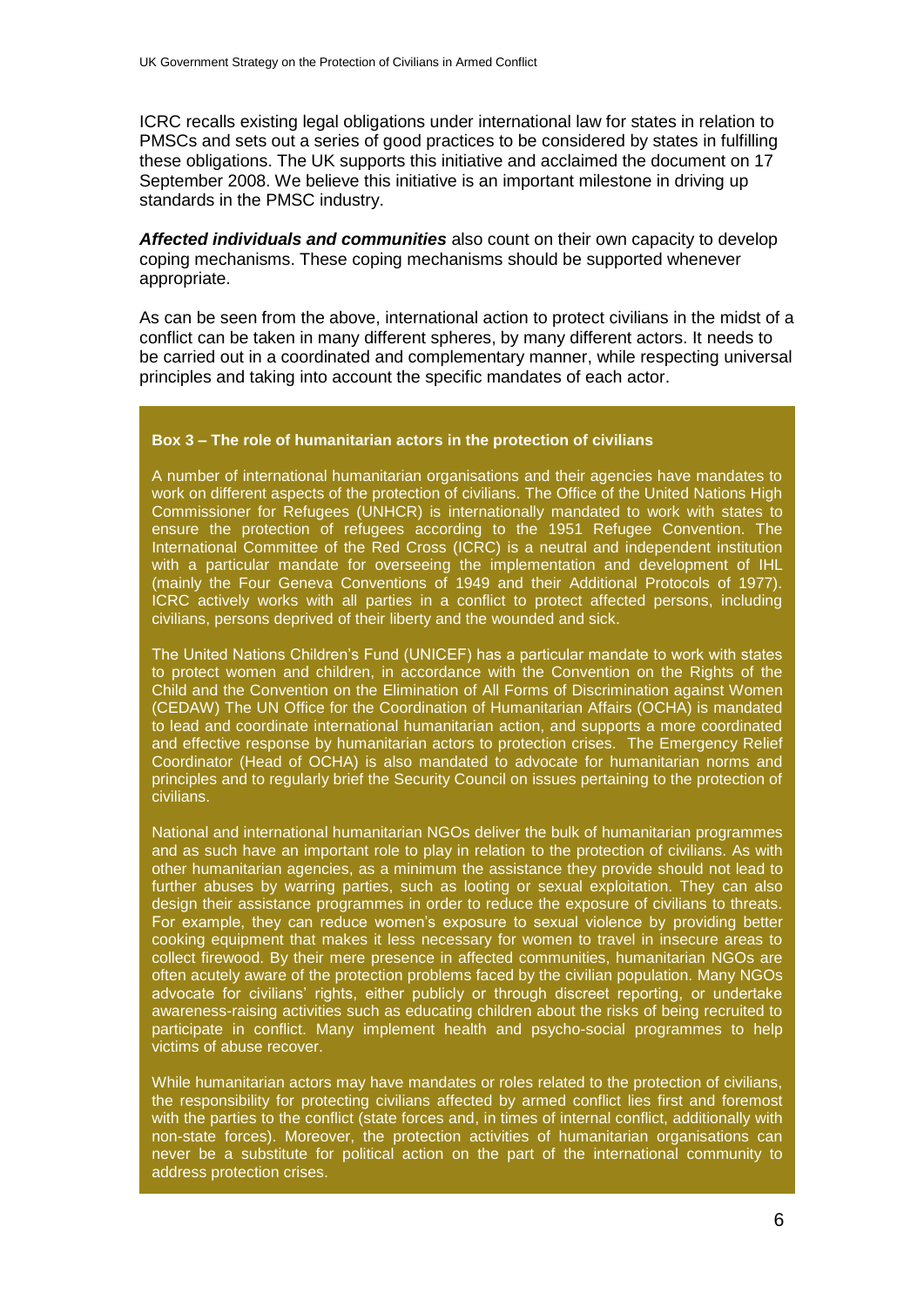# **POLICY AREAS**

# **Policy Area 1 - Political Engagement Greater UK and international political action on protection issues**

# **(i) UK bilateral political action on protection**

The UK is committed to helping prevent, manage and resolve conflicts around the world. From a protection perspective, this involves working bilaterally not only on resolution of the conflict itself, but also to ensure that the parties involved respect their obligations under international humanitarian, criminal and human rights law.

*We will make protection issues an integral part of our work to prevent, manage and resolve conflicts.* 

However, we recognise that UK action alone can only have a limited impact. The international community, particularly the UN and its Security Council, have key roles to play.

## **(ii) Strengthening international political action on protection**

The UN Security Council has increased its commitment to the protection of civilians in armed conflict in recent years. Many peace operation mandates now include protection as a mandated task. And thematic Security Council resolutions on protection issues, such as UN Security Council Resolutions 1674 (2006) and 1894 (2009) on the protection of civilians in armed conflict, or UNSCR 1325 (2000) on women, peace and security, continue to develop the international normative framework. But the Council could be doing more. Most importantly, the Council should be prepared to act quickly and concertedly to prevent and respond to protection crises: holding governments to account and where necessary considering sanctions as well as referrals to the International Criminal Court.

*As a permanent member of the Security Council, we will press for quick and concerted action to prevent and respond to protection crises.*

*We will use the biannual Protection of Civilians debate in the Security Council to highlight key, current protection issues, and seek to ensure these issues are given due consideration in Council action in specific conflict situations.* 

*We will seek to ensure our policies and those of other states respect UNSCR 1325, in particular those elements dealing with the protection needs of women and girls as well as increasing the participation of women in decision making in conflict resolution and peacebuilding.* 

The UN's human rights fora, including the UN General Assembly and the Human Rights Council and their mechanisms (such as Special Rapporteurs), have long considered protection of civilians issues in the context of human rights violations. It is important that these bodies continue to monitor such situations credibly, including holding governments to account for violations of their international obligations.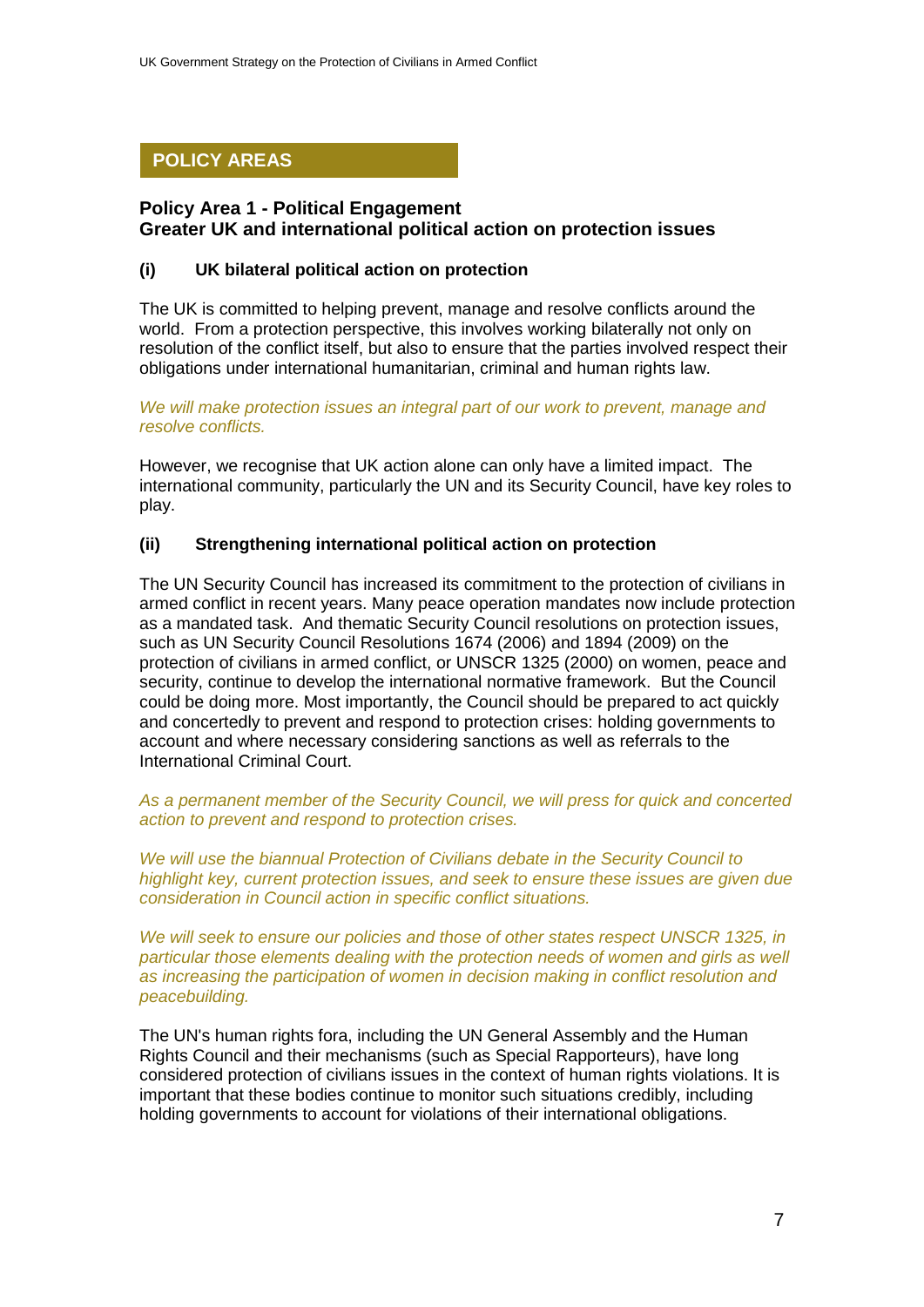*We will encourage the UN human rights bodies to continue to focus on specific protection crises, as well as greater coherence between the UN's human rights machinery and the Security Council.* 

The UN Secretariat also needs to be able to respond in a political capacity to protection crises, primarily through its Department of Political Affairs (DPA). However, resource constraints within DPA limit its capacity to carry out the necessary political analysis and action. A better understanding is needed of the political factors that drive conflict and that give rise to the need for protection.

*We will push for reform and strengthening of the UN"s Department of Political Affairs so that the UN is better able to respond to protection crises with preventive diplomacy and mediation.*

#### **(iii) Strengthening international, regional, and national human rights and humanitarian law monitoring**

Effective and independent monitoring and reporting of compliance with human rights and IHL in situations of conflict is critical to raise awareness of protection issues, and provides the necessary evidence base for political and legal action. The OHCHR is well placed to monitor human rights obligations (but at present has only limited field presence) and ICRC has a mandate to monitor compliance with IHL, but both rely on the political will of states to abide by their obligations.

*Within their mandate and agreed resources, we will support the strengthening of human rights units staffed by OHCHR in UN peacekeeping operations. We will similarly promote and support the deployment of standalone UN civilian human rights monitors to countries affected by conflict, and encourage OHCHR to participate actively in humanitarian co-ordination mechanisms on protection of civilians.*

When abuses do take place, independent monitoring of human rights and humanitarian law violations is not always possible, often because of political obstacles. When monitoring occurs, information is generally not transmitted and shared adequately with the UN and within the UN (bearing in mind the exceptions for confidentiality that the ICRC enjoys).

*We will continue to support the work of ICRC, UNHCR, UNICEF, OHCHR and UN human rights mechanisms, and international human rights NGOs in monitoring respect for international humanitarian and human rights law. We will, whenever appropriate, draw on their findings to inform our political action on the protection of civilians. We will encourage the UN to make more systematic and regular use of such information to track trends and inform planning for the protection of civilians.*

Regional and national mechanisms may in some cases be best placed to monitor and act due to their regional connections and influences.

*We will look at opportunities to build the capacity of regional mechanisms and bodies, and national human rights institutions and NGOs. We will, whenever appropriate, draw on their findings to inform our political action on the protection of civilians. We will encourage the UN to make more systematic and regular use of such information to track trends and inform planning for the protection of civilians.*

Incorporation of human rights standards within peace agreements and the ability to monitor those, including through national human rights mechanisms is essential, not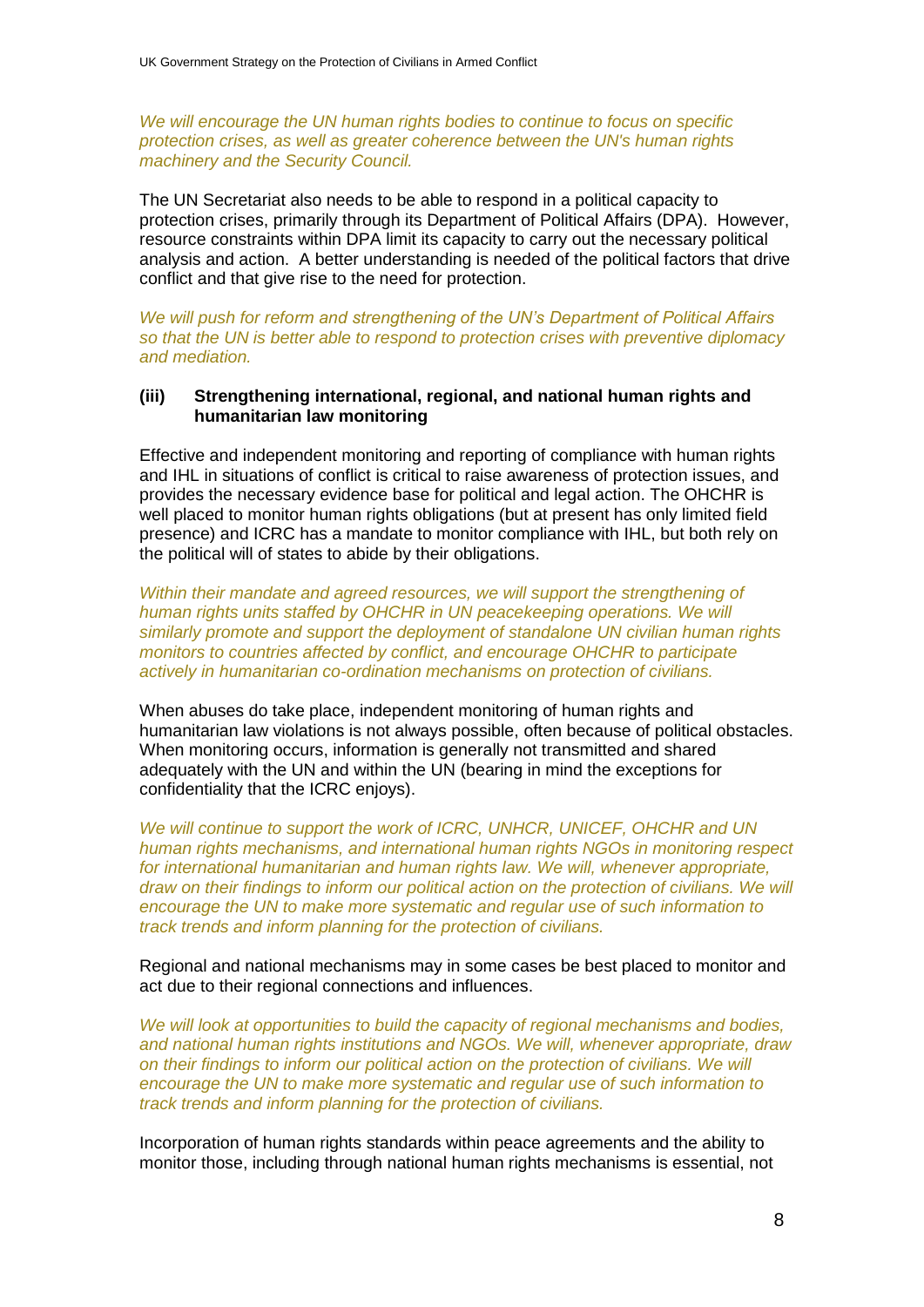only for the immediate crisis, but also in the longer term establishment of a peaceful resolution.

*We will, where appropriate, support the inclusion of international human rights and IHL standards, with supporting national mechanisms, in peace agreements as well as their subsequent implementation.*

#### **(iv) Supporting international, national and community efforts for transitional justice**

When protection fails and civilians become victims of war crimes or human rights violations, there need to be mechanisms and processes to combat impunity and to allow victims and survivors to seek justice and redress. The UK government recognises that a comprehensive approach to transitional justice is needed. Religion, ethnicity and the overall demands of the community should be considered when defining the strategies to be used. Where possible, domestic courts should be encouraged to try defendants locally. This often enjoys particular advantages of local legitimacy and visibility. International prosecution may sometimes be necessary particularly when the state lacks the stability or institutional set-up to try the perpetrators domestically. Other mechanisms which the UK and the international community at large have supported include: truth seeking mechanisms, reparations for victims which offer symbolic or practical redress and recognition, as well as ensuring that state institutions are cleared of persons found guilty of conduct violating human rights (i.e. vetting processes and institutional reform).

Transitional justice measures also need to be properly sequenced as part of broader peacebuilding strategies and wider efforts to strengthen the rule of law, including building local security capacity, strengthening accountability and oversight structures and access to justice.

The United Nations Secretary General proposed a comprehensive approach to tackling impunity and promoting transitional justice in his 2004 Report on the Rule of Law and Transitional Justice in Conflict and Post Conflict Societies, which was endorsed by the UN Security Council. Other multilateral organisations and governments are also adopting such approaches.

*We will work through the United Nations, our diplomatic missions and DFID programmes to support the re-emergence or strengthening of national and local justice systems which meet international standards and which are consistent with the Rome Statute of the International Criminal Court ("complementarity" of national and international judicial mechanisms). We will support efforts where appropriate to bear down on impunity, especially for those responsible for the most serious crimes.*

*We will pursue an integrated approach to supporting national transitional justice processes as part of peacebuilding and conflict prevention efforts. We will link investment in transitional justice to institutional reforms to prevent future abuses. We will strengthen the relationship between national and international efforts to seek justice. We will also support national and community efforts to seek truth, justice and reconciliation.* 

*We will work with international partners, including local, national and international NGOs to ensure that responses to tackle impunity and provide redress for victims are comprehensive and in line with emerging best practice.*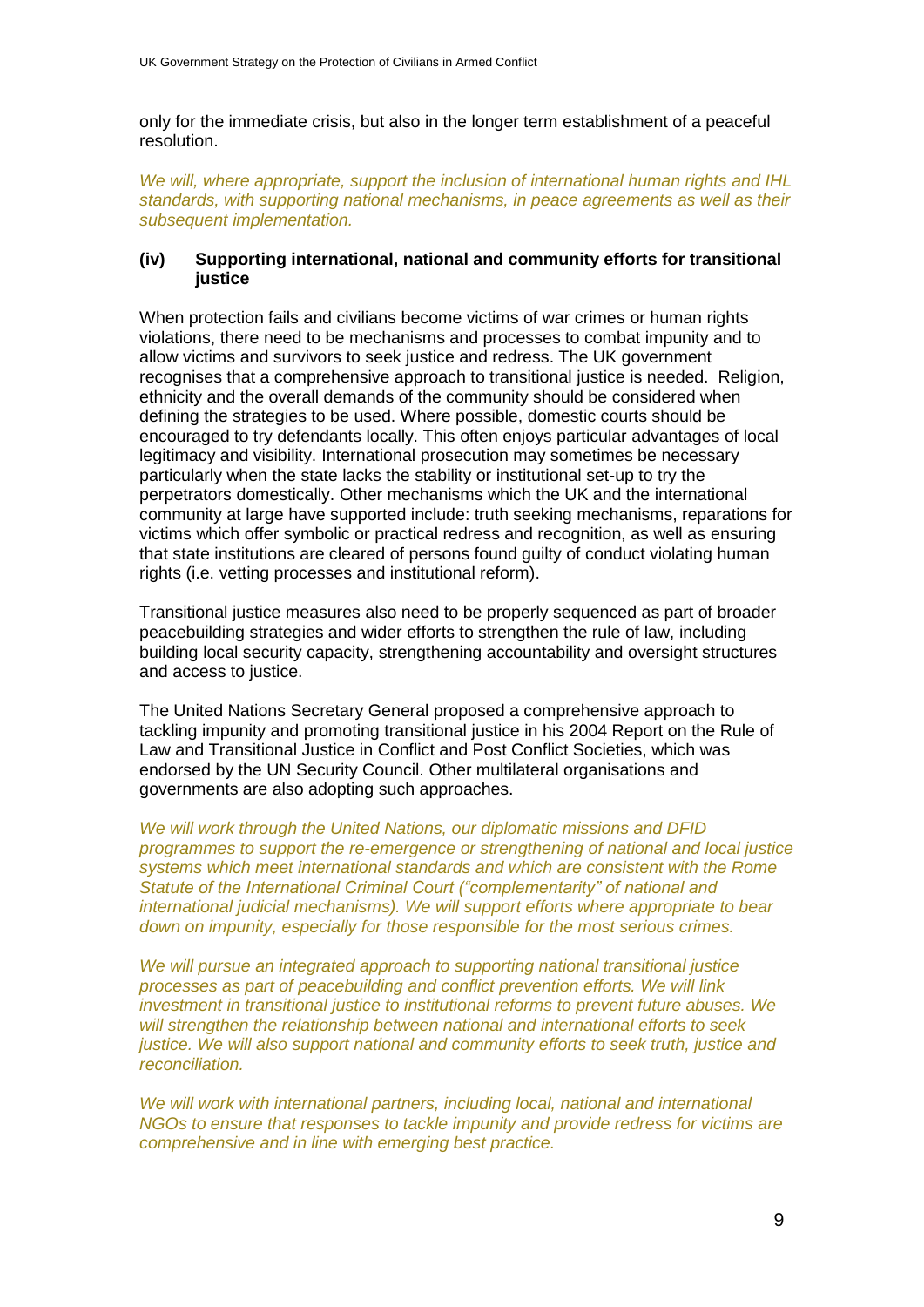*We will press for appropriate responses to tackle impunity through resolutions of the Security Council and Human Rights Council, through the work of peacekeeping missions and human rights offices and where appropriate through inclusion in peace agreements and their implementation.*

## **(v) Strengthening international justice mechanisms**

An essential part of protecting civilians in armed conflict is to ensure that there is no impunity for those who commit serious crimes during armed conflict, and that perpetrators are held to account at both a domestic level and at an international level where necessary. The importance of deterrence, with the ultimate threat of prosecution at the International Criminal Court, is playing an increasingly important part in affecting the actions of leaders in armed conflict. The international community needs to ensure that, where serious violations of international humanitarian and human rights law occur, those who bear the greatest responsibility for international crimes, including war crimes and crimes against humanity are prosecuted. We also believe that ensuring justice for such crimes is an integral part of post-conflict reconstruction and reconciliation. The UK is committed to ensure such perpetrators are held to account.

*We will continue to support the International Criminal Court and ad hoc tribunals to deliver justice through effective and efficient systems, providing practical assistance and co-operation and leadership in management and oversight committees whenever possible.* 

*We will encourage states that have not yet done so to ratify the Rome Statute of the International Criminal Court.*

# **Policy Area 2 – Protection by Peace Support Operations Improved action by international and regional peace operations in protection crises**

#### **(i) Better and more consistent language on protection in peace support operation mandates**

Most UN Security Council peace support operation mandates now include protection of civilians as a mandated task. The UK is often at the forefront of advocating for comprehensive protection language in Council mandates and will continue to push for a more systematic approach. Agreement to strong and specific language on protection is often difficult due to the divergent views of Council members on needs and approach.

*We will continue to push for greater emphasis on protection issues, where appropriate, in Security Council peace operation mandates, and for better implementation of mandates by DPKO and troop contributing countries. We will do this by working with the UN, its member states, including Security Council members and troop contributing countries, both at the UN and in capitals.*

## **(ii) Better reporting on protection issues by peace operations**

The Security Council receives regular reports from the Secretary-General on the progress of mandate implementation – normally on a six monthly basis and just before a mandate renewal. However, the coverage of protection issues in these reports is inconsistent. Improved coverage of protection in the Secretary-General"s reporting is important, as is better coverage of protection in oral reporting to the Council. More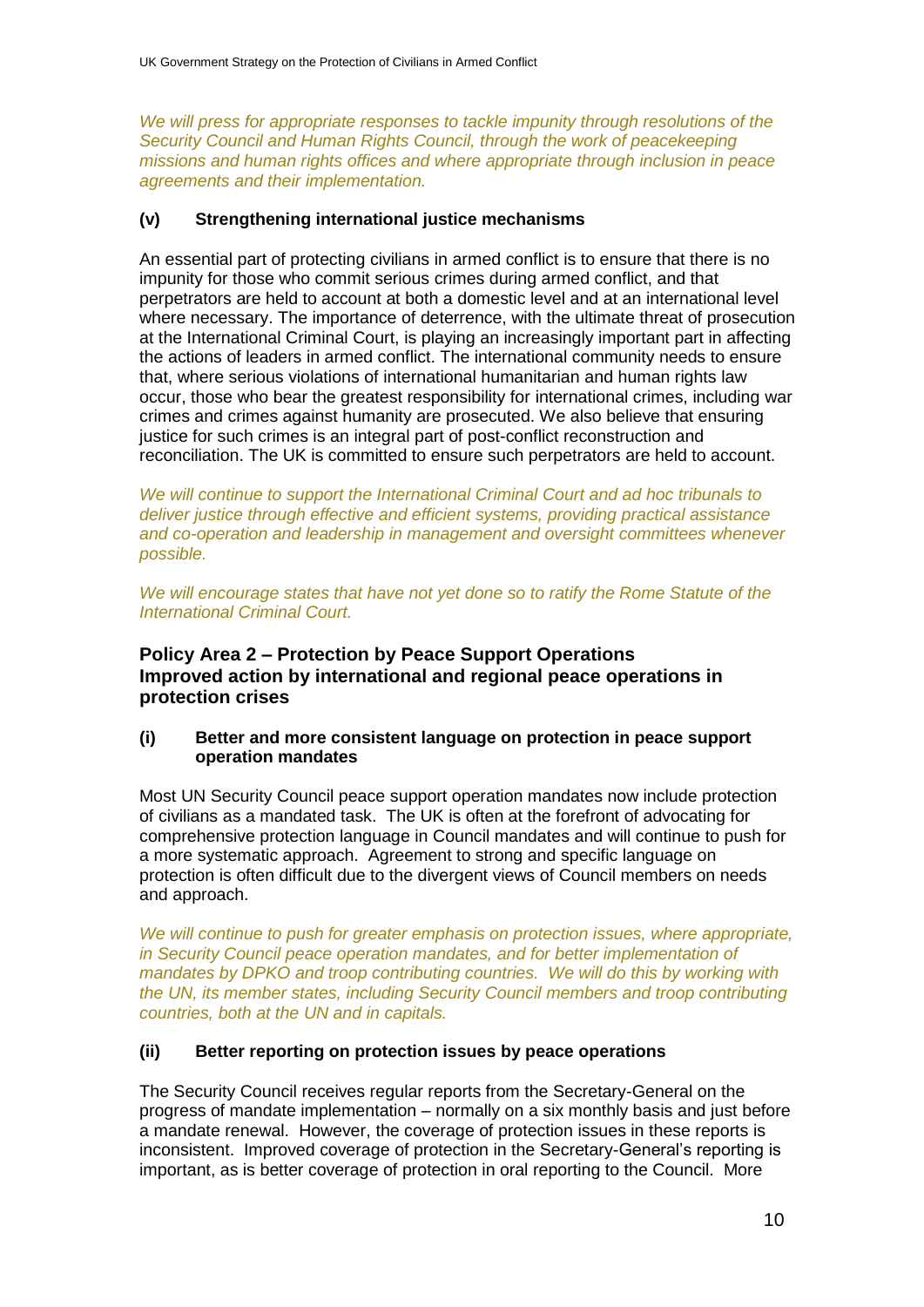input on and a greater focus on protection in Council discussions would mean the Council is better informed when it considers the renewal of a mandate.

*We will seek to improve UN and the Security Council"s mechanisms for reporting and analysing protection issues in specific conflicts so that progress on the implementation of protection elements within mandates is tracked and accountable.*

#### **(iii) Better execution of protection tasks within a peace operation**

Execution of protection tasks within a peace operation varies widely depending on the resources available, the approach of the mission leadership – including military commanders, and the capability, ethos and training of the troop and police contributing countries. None of the major international or regional organisations running peace operations has a fully formed doctrine on the execution of protection tasks. At a very practical level, it is not always clear to troops and police what is expected of them. The development of guidance and military/police doctrine, within both the UN and regional organisations such as the African Union, and where necessary at a national level, is important.

*We will support the UN to further develop the necessary doctrine, guidance and training to ensure that the protection of civilians elements of peace operation mandates can be implemented consistently and coherently by the UN system to make operations more effective.*

Troop and police contributing countries may not have the necessary capability (numbers, training or equipment), or the political will to provide physical security to civilians as mandated.

Peace operations need to make better use of local peacebuilding capacity to complement their own efforts. Planning of peace operations should include analysis of local capacity, and making and retaining effective contact with local peacebuilding organisations should be standard within peace operations.

#### *We will press DPKO to identify as early as possible potential shortfalls in capacity within Troop Contributing Countries.*

*We will urge DPKO to ensure that peace operations are sufficiently and appropriately resourced to carry out the tasks associated with protection of civilians.*

*We will continue to assist the African Union in the development of the African Standby Forces, as part of the development of the African Peace and Security Architecture, and support the pre-deployment training of African forces deploying on AU/UN operations. A combination of technical and material support as well as the refinement of doctrine will increase AU, sub-regional and AU member state capacity to undertake peace support missions.* 

We will look to work through the EU once it has finalised its plans to support the *African Peacekeeping Training Centres as they implement the AU"s African Standby Force training plan.*

*We will support the AU"s 2010 peacekeeping exercise – "AMANI" – bilaterally, and through our contributions to the EU"s Africa Peace Facility.*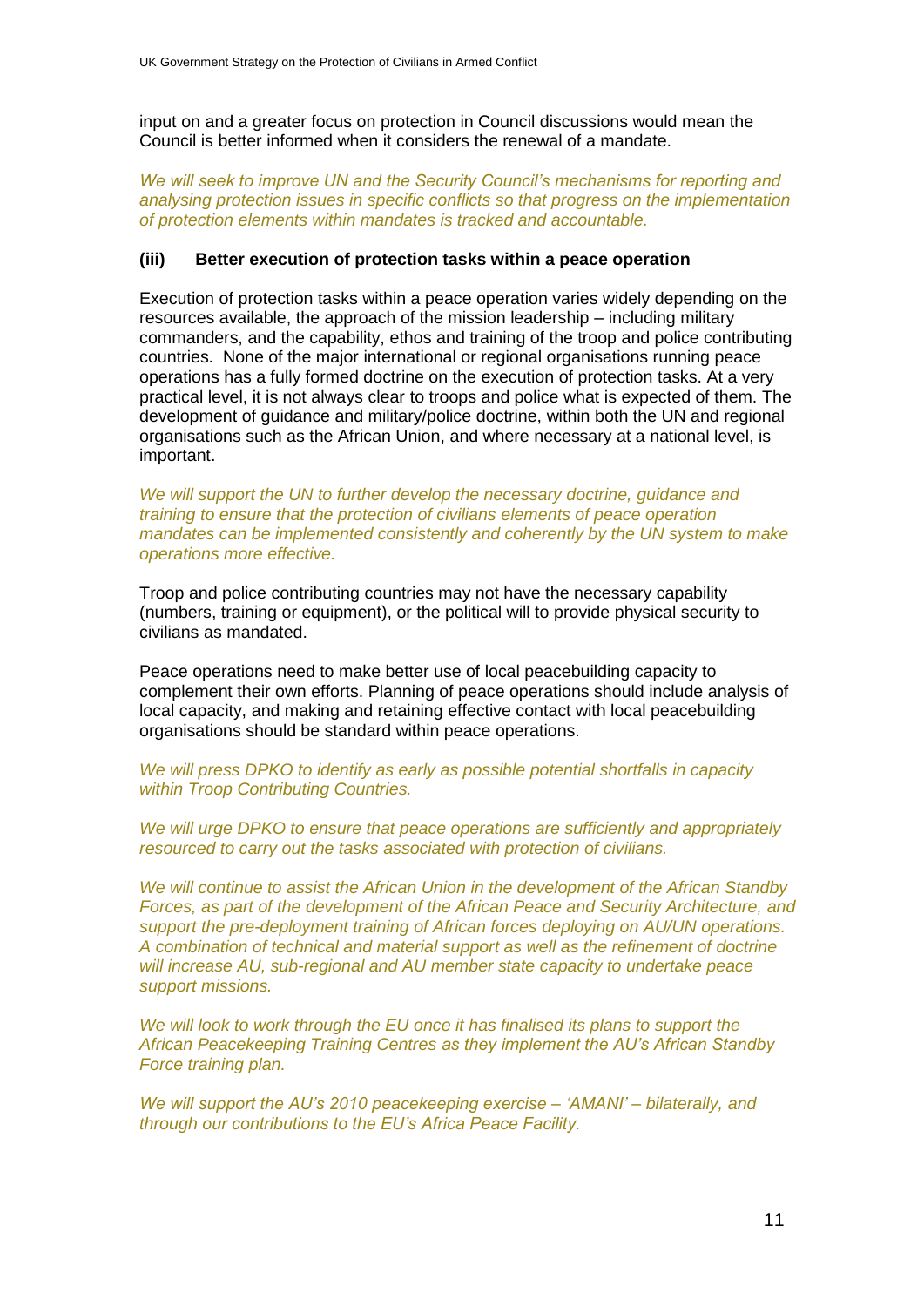## **(iv) More capable troop and police contributing nations on protection issues**

The training of troops and police to serve in peace operations is a crucial factor in their ability to carry out mandated protection tasks. This issue is as relevant for the UK, as it is for any other contributing nation. We will continue to ensure that International Humanitarian Law and Human Rights Law inform the formulation of doctrine and policy. We continually seek to ensure that training of our troops that will serve in a peace support capacity is appropriate to the mandated tasks. We work with partner organisations such as the ICRC and the British Red Cross in this endeavour.

#### **Box 4 - Ensuring the highest level of conduct by UK Armed Forces**

The UK Government takes any allegations of misconduct by our personnel exceptionally seriously. The conduct of tens of thousands of our people on operations has been exemplary; but we recognise a small number have acted in ways not befitting the reputation of our Forces. We are committed to ensuring that all allegations of criminal conduct are thoroughly investigated. All our forces are taught that collectively and individually, we can, and should be called to account when things go wrong.

Brigadier Robert Aitken, independent of his chain of command, reported to ensure that the training on conduct during operations provided to members of the armed forces is of the highest standard. The findings were published January 2008 and the report was very positive about improvements in training directives. It did however make recommendations which have been accepted by Ministers and are in the process of being implemented. Whilst we must never be complacent, no further incidents have been reported since 2004.

The UK also has a programme of capacity-building with troop and police contributing countries around the world. It is important that the training we provide to countries reflects the tasks their troops and police are mandated to carry out.

*We will ensure that national and international civilian protection strategies inform UK military doctrine. Military and police training will include protection issues and draw on lessons learned and best practice from the international community.*

*We will ensure that our support to other troop and police contributing countries includes training in protection issues.*

# **Policy Area 3 - Humanitarian Action Improved international humanitarian response to protection crises**

#### **(i) Improving humanitarian access**

Parties to armed conflict must take all required measures to respect and protect civilians. States bear the primary responsibility to respect and ensure the human rights of their citizens and other persons within their territory. When states and other parties lack the capacity or will to respect their obligations, humanitarian organisations have an important role to play. Parties to conflict need to agree to and facilitate neutral, impartial and independent humanitarian aid reaching populations in a safe, timely and unimpeded way. Unfortunately, in many conflict affected countries humanitarian access is increasingly unsafe, delayed and otherwise restricted, leaving millions of vulnerable people deprived of life-saving protection and assistance.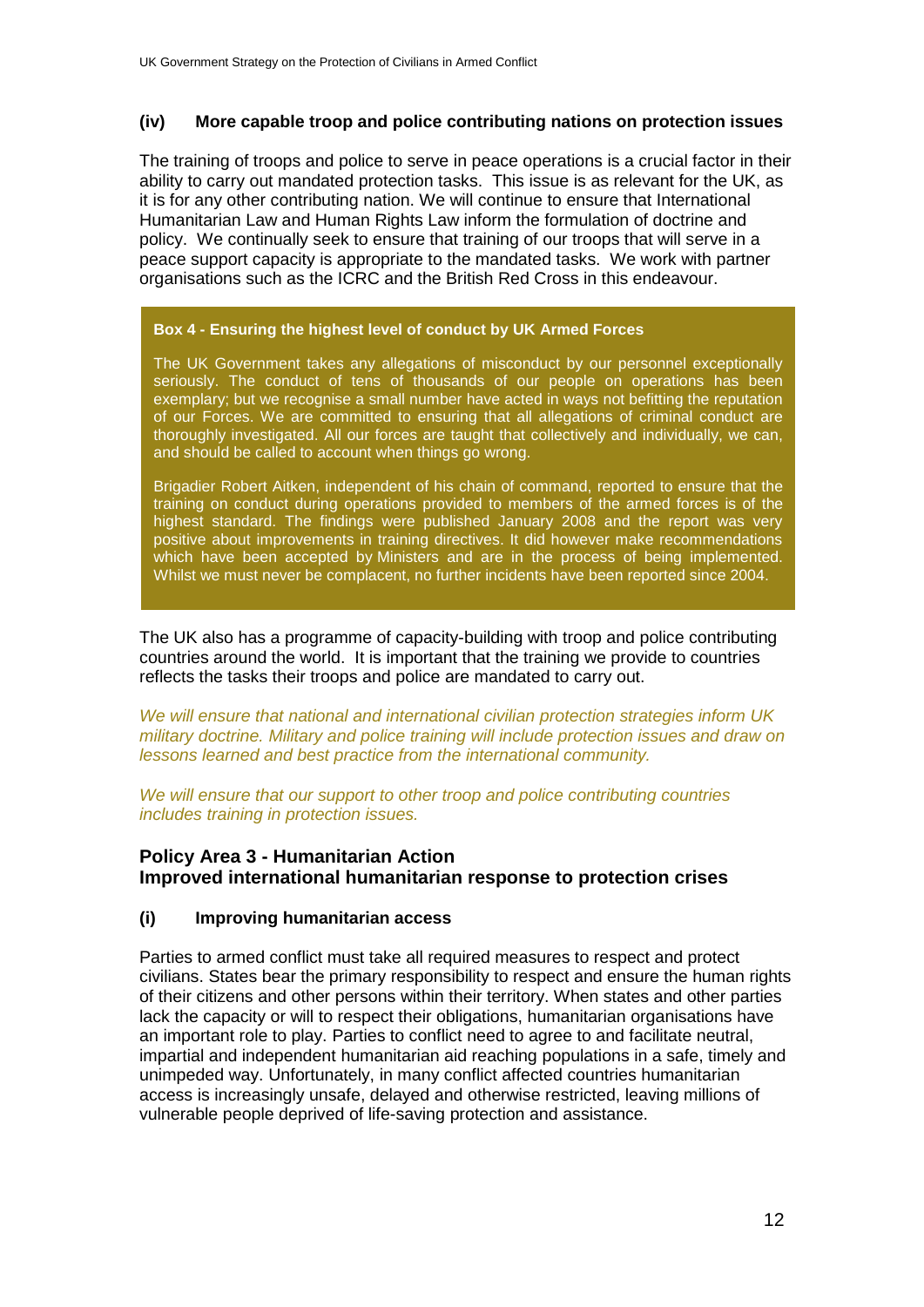*We will lobby strongly for humanitarian access, and hold countries to their commitments and obligations under IHL in this regard. We will seek a broader international consensus on the role of humanitarian agencies and support for humanitarian principles.*

## **(ii) Strengthening the work of humanitarian agencies with an international protection mandate**

International humanitarian organisations such as the ICRC, UNHCR and UNICEF, have mandates, under international law, to carry out protection activities in times of crises. The UN Emergency Relief Co-ordinator (Head of OCHA) has a mandated responsibility to advocate for international humanitarian and human rights law and principles, and to support a more coordinated response by humanitarian actors to protection crises.

*We will continue to provide financial support to humanitarian agencies with an international protection mandate. We will encourage these agencies to implement their protection mandates proactively and will monitor their results. We will continue to support efforts to strengthen humanitarian protection for civilian populations affected by armed conflict.*

## **(iii) Strengthening the leadership and coordination of humanitarian protection**

As part of the reform of the international humanitarian system, a new humanitarian coordination mechanism, the "cluster approach", was established. One of the eleven clusters is the Protection Cluster set-up in 2005 under the leadership of UNHCR $3$ . At global level, the Protection Cluster aims to strengthen the capacity of humanitarian agencies to respond effectively to protection crises, e.g. by providing tools, training and overseeing professional roster mechanisms. At field level, the Protection Cluster is responsible for assessing protection needs and ensuring an effective response by humanitarian actors. It also supports advocacy efforts by the UN Humanitarian Coordinator on issues relating to the protection of civilians. While some positive outcomes have been noted in pilot countries, leadership and coordination, as well as NGO participation, should be further strengthened. The cluster needs to become the standard coordination mechanism for humanitarian protection work.

*We will continue to support and monitor the capacity of UNHCR to lead the Protection Cluster at the global level, and promote the roll-out of appropriate protection coordination mechanisms in all humanitarian emergencies, in accordance with the Cluster Approach. We will continue to work with the cluster to monitor its effectiveness in responding to the protection needs of affected populations.*

## **(iv) Strengthening the work of humanitarian agencies that do not have an express protection mandate**

In recent years, humanitarian agencies that do not have an express protection mandate, such as the World Food Programme and a number of humanitarian NGOs, have been increasingly aware that they have an important role to play, alongside mandated agencies, in enhancing the protection of the people they assist. Protection is therefore an emerging area of work for many such humanitarian organisations, with varying levels of capacity, knowledge, skills and professional practice.

 3 The ICRC continues to implement its protection mandate independently of coordination structures such as the Protection Cluster, but is an observer in the Cluster.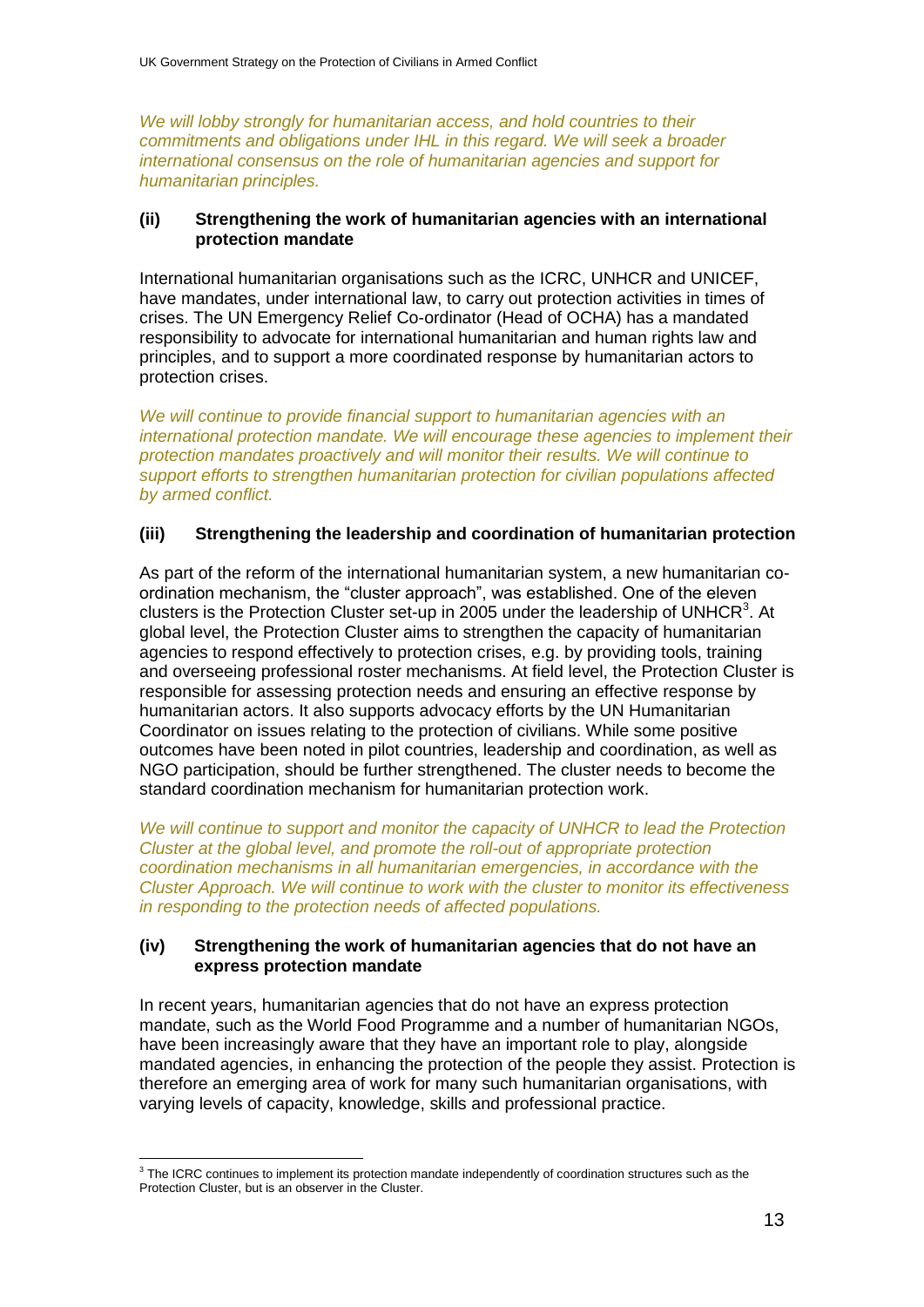*We will support the development of professional principles and standards, and efforts to measure the impact of humanitarian protection work. We will also support initiatives to strengthen the capacity of non-mandated humanitarian agencies to – as a minimum - mainstream the protection of civilians into their policies and programmes.*

#### **Box 5 – Protecting rights in situations other than armed conflict**

In situations of **political or social unrest**, the population often becomes the target of human rights violations and other violence, including by state institutions such as the police or the military. Such situations can escalate into armed conflict. The UK supports human rights monitoring and reporting in such situations, and aims to increase respect for human rights through institutional reform programmes – see Policy Goal 4 below.

Victims of **natural disasters** have often lost relatives, their belongings and their homes, becoming more vulnerable to human rights violations. The UK supports international humanitarian efforts to protect their rights, including through the Protection Cluster.

# **Policy Area 4 – State Capacity Building the capacity of states to protect civilian populations**

## **(i) Strengthening security and justice services**

In accordance with international law, states are responsible for protecting their citizens from abuses. However, in some circumstances states may not have the capacity to adequately protect their civilians. Protection requires legitimate, accountable and capable national security and justice institutions (military, police, prisons, courts) that provide equitable and effective security and justice services in accordance with the rule of law. They need to be responsive to citizens" needs; be able to understand and meet domestic and international human rights and humanitarian law obligations; and be particularly responsive to gender-based and sexual violence as women and children are disproportionately affected in conflict and post-conflict situations.

The 2009 DFID White Paper 'Eliminating World Poverty: Building Our Common Future' sets out an ambitious agenda for delivering security and justice as a basic service.

*We will treat access to security and justice as a basic service and triple our direct project funding for security and justice to £120m by 2014, supporting better service delivery at state, local and non-state level. Our funding will help protect men, women and children from physical violence, crime, torture or arbitrary arrest; make sure their property is secure; and give them access to legal advice and a fair trial, with representation if needed.*

*We will give priority to measures to tackle violence against women by ensuring that all new security and access to justice programmes include measures to support women and girls affected by violence, particularly in conflict and post-conflict situations. We want to prevent such violence from occurring in the first place, and also to offer support in the aftermath of violence, by training the police and judiciary so they can respond in the right way, and helping victims re-establish livelihoods.*